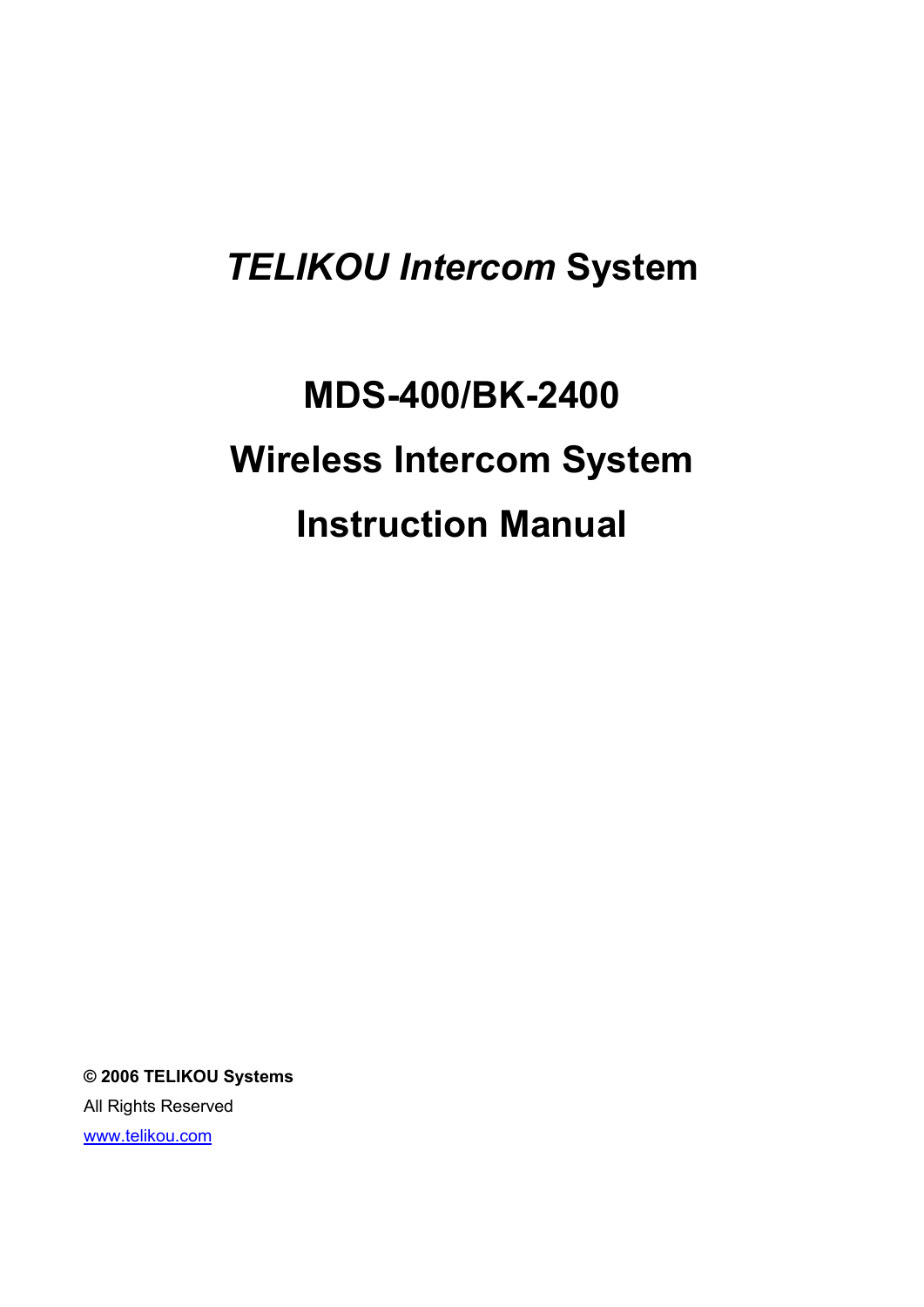#### **I. Introduction**

Thank you for choosing TELIKOU Wireless intercom product.

# 1.1 **Main Station**





#### **1) Front Panel**

**1. Connector:** Headset: Pin1, Pin2: Microphone balance input Pin3, Pin4: Earphone balance output

#### **2. Press Button**:

| $Mic$ : | Headset Microphone ON/OFF switch                   |
|---------|----------------------------------------------------|
| 2W/4W:  | 2 wire/ 4 wire intercom connector selection switch |
| Aux.:   | Aux Audio input ON/OFF switch                      |
| VOX:    | Microphone Voice control function switch           |
| CH1:    | Wireless belt pack Channel 1 control switch        |
| CH2:    | Wireless belt pack Channel 2 control switch        |
| CH3:    | Wireless belt pack Channel 3 control switch        |
| CH4:    | Wireless belt pack Channel 4 control switch        |

# **3. Adjustment Knob**

| Aux. In Level:     | Adjust Aux. input Audio signal level               |
|--------------------|----------------------------------------------------|
| Aux. Out Level:    | Adjust Aux. output Audio signal level              |
| Intercom In level: | Adjust intercom input connector audio signal level |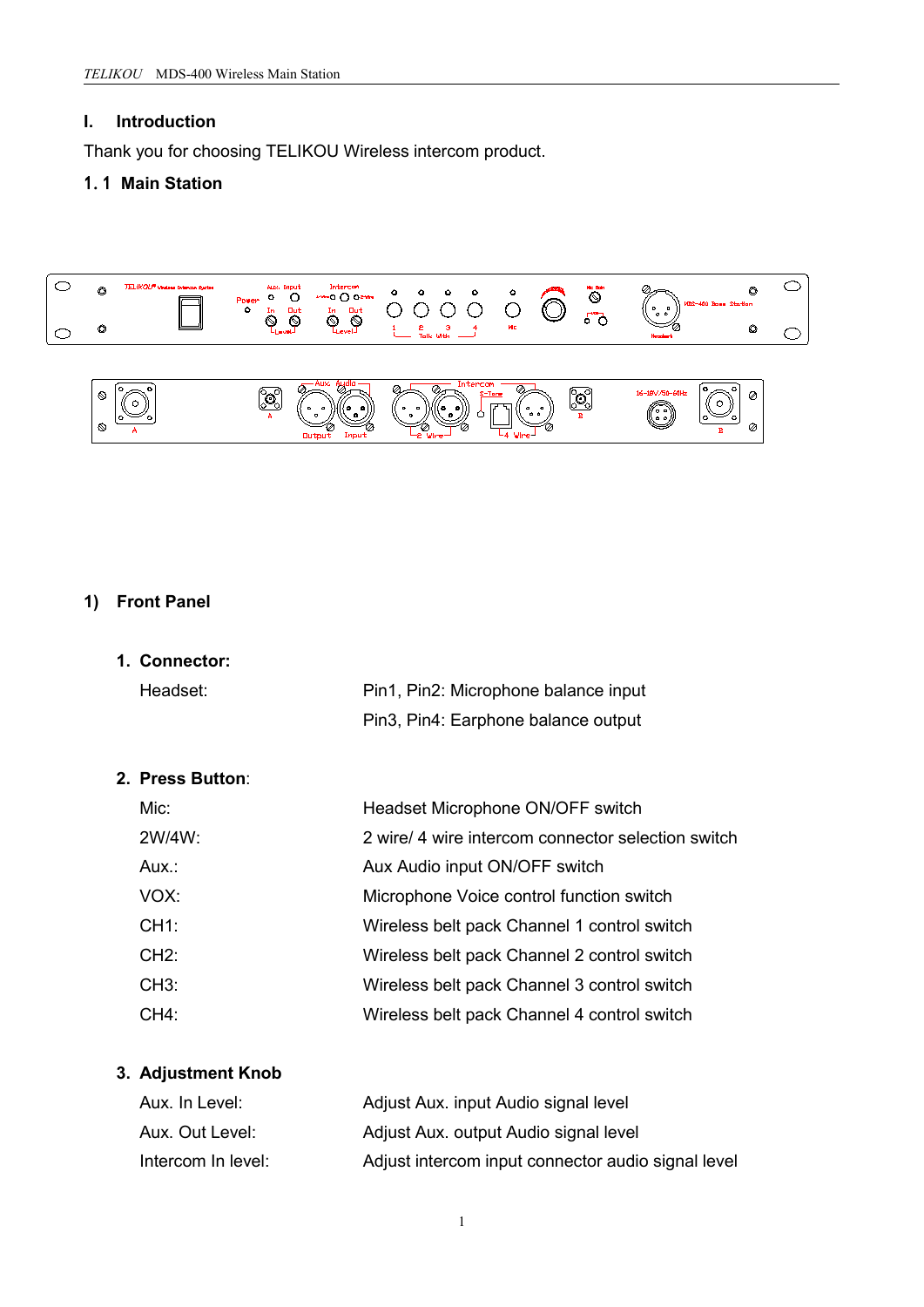| Intercom Out level:     |      | Adjust intercom output connector audio signal level              |
|-------------------------|------|------------------------------------------------------------------|
| Mic Gain:               |      | Adjust headset Microphone gain                                   |
| Volume:                 |      | Adjust the headset audio                                         |
|                         |      |                                                                  |
| 4. Switch               |      |                                                                  |
| Power:                  |      | Main station Power switch                                        |
|                         |      |                                                                  |
| 5. Indication Led Light |      |                                                                  |
| Power LED:              |      | Power indication LED light.                                      |
|                         |      | ON: Power on,                                                    |
|                         |      | OFF: Power off                                                   |
| 4-wire LED:             |      | 4-wire device connector enable LED indicator.                    |
|                         | ON:  | 4-Wire device connector is enabling                              |
|                         |      | OFF: 4-wire device connector is disabling                        |
| 2-wire LED:             |      | 2-wire device connector enable LED indicator.                    |
|                         | ON:  | 2-Wire device connector is enabling                              |
|                         |      | OFF: 2-wire device connector is disabling                        |
|                         |      |                                                                  |
| CH1/2/3/4 LED:          |      | 1. Channel switch indicator.                                     |
|                         | On:  | Channel on                                                       |
|                         |      | Off: Channel off                                                 |
|                         |      | 2. When channel switch is off, if main station detected any belt |
|                         |      | -pack microphone is turned on, this indicator flash fast.        |
|                         |      | $(1s \text{ on}, 1s \text{ off})$                                |
| MIC LED:                |      | Main station headset indication LED light                        |
|                         | ON:  | Microphone on                                                    |
|                         | OFF: | Microphone off                                                   |
| VOX LED:                |      | Microphone Voice control function Indication LED light           |
|                         | ON:  | VOX function is on                                               |
|                         |      | OFF: VOX function is off                                         |
| Aux. LED:               |      | Auxiliary input indication LED light                             |
|                         | ON:  | AUX audio signal input is enabling.                              |
|                         |      | OFF: AUX audio signal input is disabling.                        |
|                         |      |                                                                  |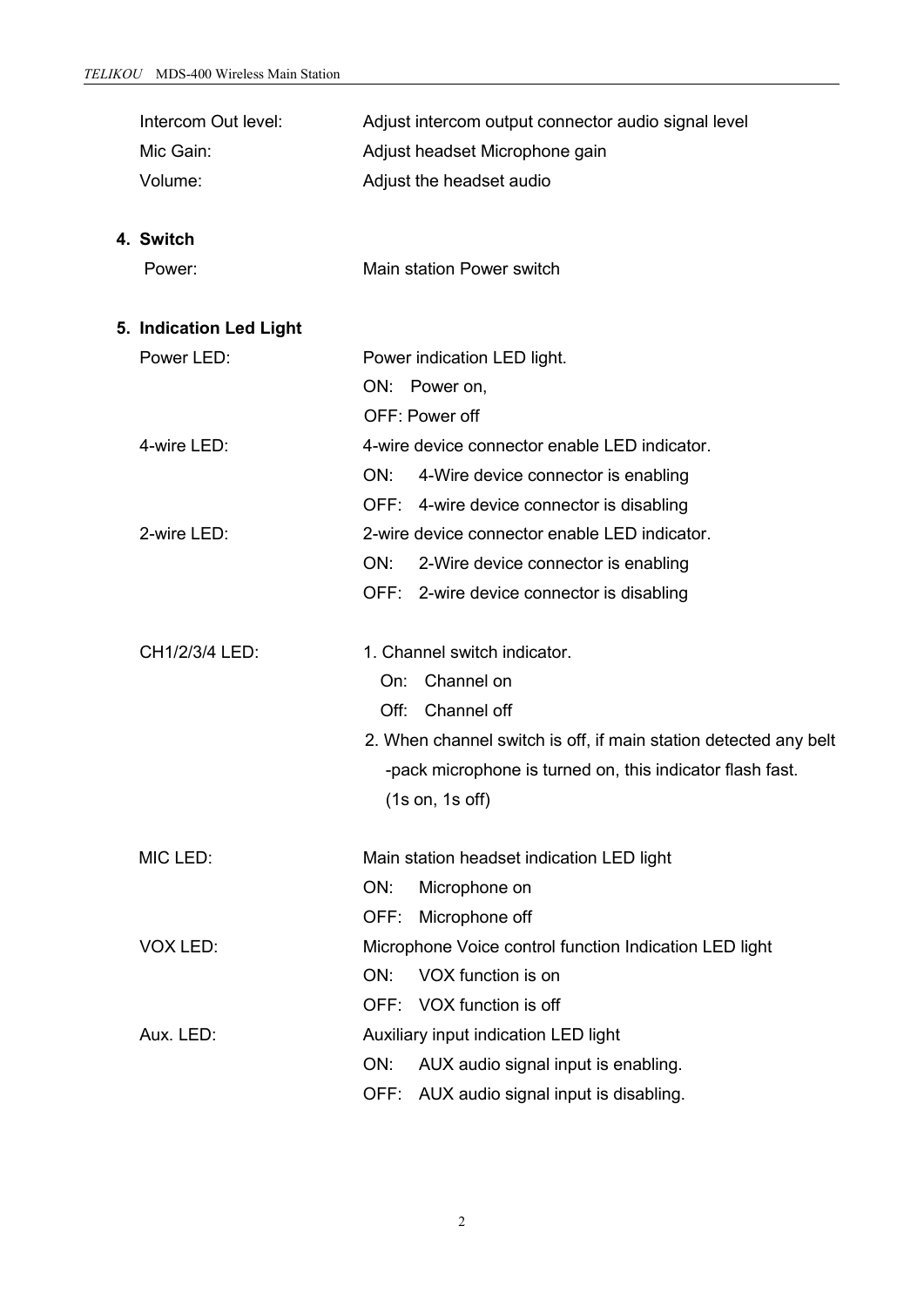#### **2) Rear Panel**

#### **1. Connecting socket**

| 4-wire Connector: | 4-wire device connector XLR-4M. |                                           |  |
|-------------------|---------------------------------|-------------------------------------------|--|
|                   |                                 | (RJ11 and XLR-4M are parallel connected). |  |
|                   | Pin1/Pin2:                      | Balanced audio input                      |  |
|                   | Pin3/Pin4:                      | Balanced audio output                     |  |

If this connector is XLR-4F. Pin definition is as follow: Pin1: Audio Input Pin2: Input Ground Pin3: Audio Output Pin4: Output Ground

| 2-wire Connector: | 2-wire device connector.             |  |  |
|-------------------|--------------------------------------|--|--|
|                   | (XLR-3F and XLR-3M are loop through) |  |  |
|                   | Pin1: Common                         |  |  |
|                   | Pin2: null                           |  |  |
|                   | Pin3: audio                          |  |  |
|                   |                                      |  |  |

| Aux Audio In: | Aux input audio signal input connector |  |  |
|---------------|----------------------------------------|--|--|
|               | Pin1: Common                           |  |  |
|               | Pin2: $audio +$                        |  |  |
|               | Pin3: $audio -$                        |  |  |
|               |                                        |  |  |

Aux Audio Out: Aux output audio signal connector. Pin1: Common Pin2: audio + Pin3: audio –

| Antenna: | SMA antenna connector. |  |
|----------|------------------------|--|
|          | CH1, CH2: Group B;     |  |
|          | CH3, CH4: Group A      |  |

| Power connector. 18-24VDC, 3.0A<br>Power: |  |
|-------------------------------------------|--|
|-------------------------------------------|--|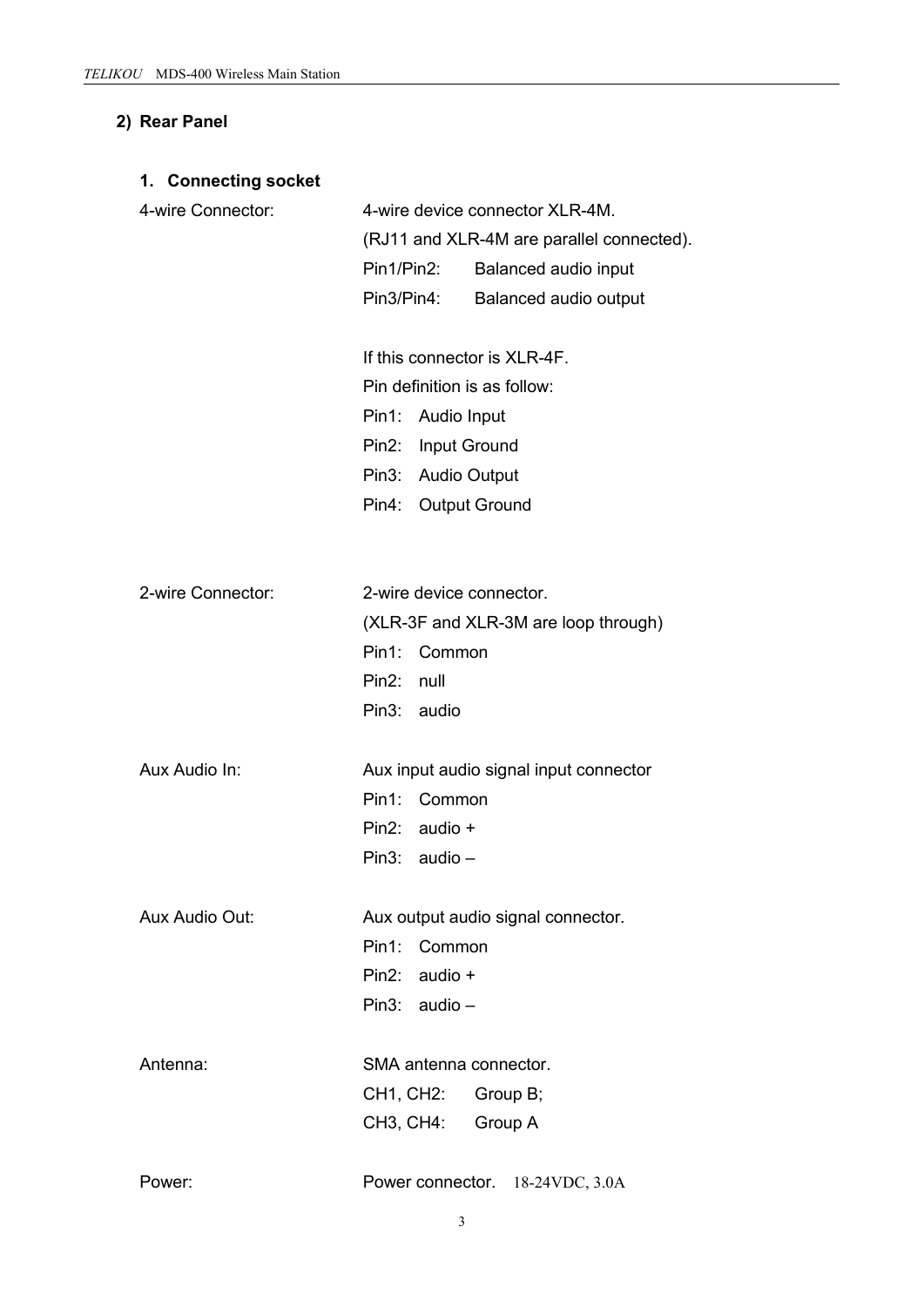# **1.2 Beltpack**





|    | 1. Press Button |                                                             |                  |
|----|-----------------|-------------------------------------------------------------|------------------|
|    | MIC:            | headset microphone switch                                   |                  |
|    |                 | $\blacktriangle/\blacktriangledown$ :<br>volume up and down |                  |
| 2. | <b>Switch</b>   |                                                             |                  |
|    | Power:          | Power switch                                                |                  |
|    | VOX:            | Microphone Voice control function (In battery case)         |                  |
|    |                 | VOX is enabling<br>On:                                      |                  |
|    |                 | Off:<br>VOX is disabling                                    |                  |
|    |                 |                                                             |                  |
|    | DYN:            | Headset microphone type selecttion (In battery case)        |                  |
|    |                 | Dyn On:<br>Microphone type is set as dynamic.               |                  |
|    |                 | Dyn Off:<br>Microphone type is set as electret.             |                  |
|    |                 |                                                             |                  |
| 3. | Indicator       |                                                             |                  |
|    | Low battery     | Green and red Bio-color LED light.                          |                  |
|    | & Code LED:     | 1. Low battery:                                             | Red lights on.   |
|    |                 | 2. Code matching:                                           | Green flash slow |
|    |                 | 3. Code Matching success:                                   | Green lights on. |
|    |                 | 4. Code Matching failed:                                    | Green lights off |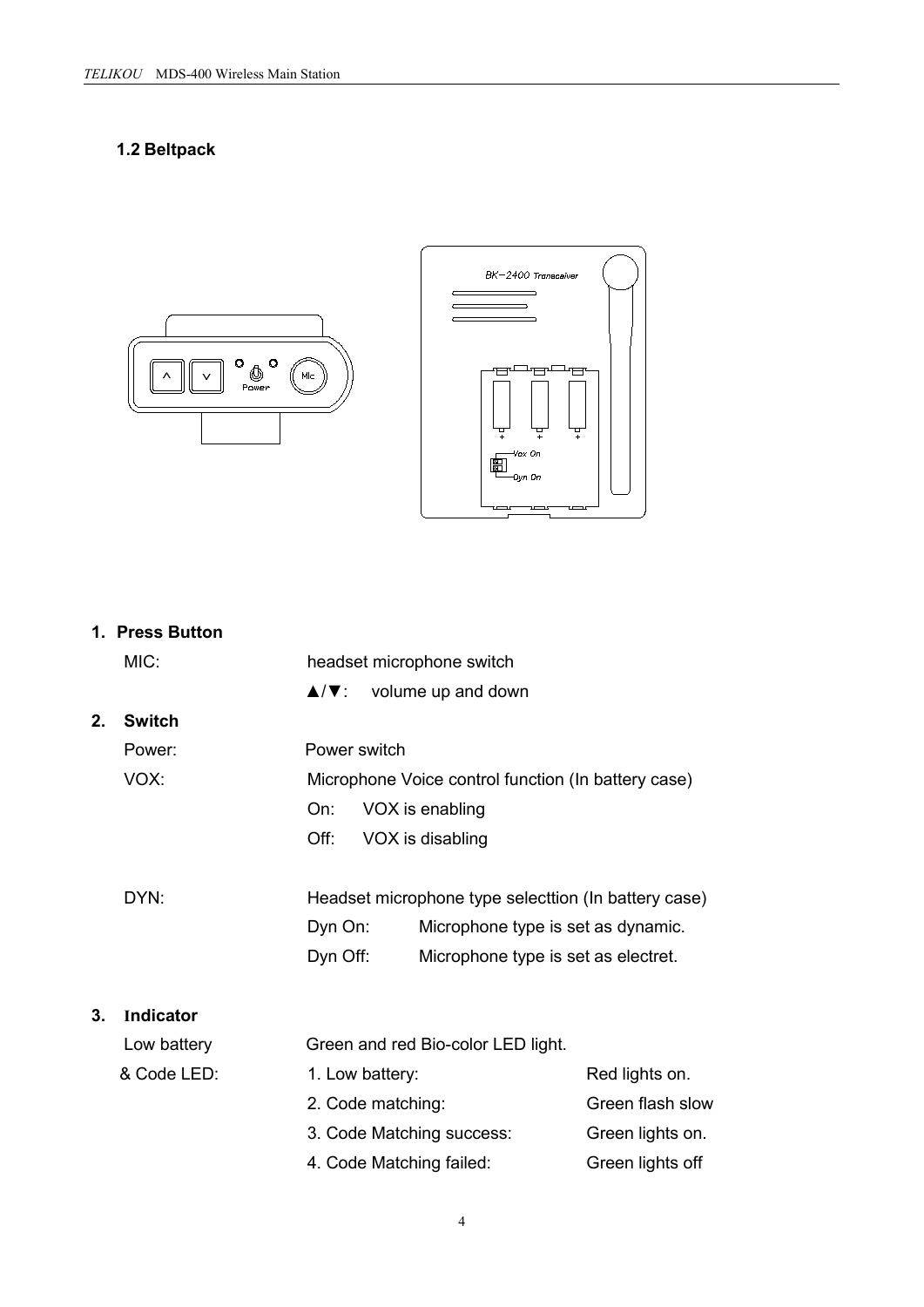|                                        | 5. Beltpack offline:                               |                                                                       | Green lights off                                         |  |  |
|----------------------------------------|----------------------------------------------------|-----------------------------------------------------------------------|----------------------------------------------------------|--|--|
| MIC LED:                               | 1. Beltpack microphone indication light.           |                                                                       |                                                          |  |  |
|                                        | ON:                                                | Microphone on                                                         |                                                          |  |  |
|                                        | OFF:                                               | Microphone off                                                        |                                                          |  |  |
|                                        |                                                    | 2. When beltpack mic is off, if corresponding main station channel is |                                                          |  |  |
|                                        |                                                    |                                                                       | turned on, the beltpack MIC indication light flash fast. |  |  |
|                                        |                                                    |                                                                       |                                                          |  |  |
| 4. Connecter                           |                                                    |                                                                       |                                                          |  |  |
| Headset:<br>Beltpack headset connector |                                                    |                                                                       |                                                          |  |  |
|                                        | (Both Microphone and earphone are balanced signal) |                                                                       |                                                          |  |  |
|                                        | Pin1, Pin2: connecting Mic                         |                                                                       |                                                          |  |  |
|                                        | Pin3, Pin4: connecting earphone                    |                                                                       |                                                          |  |  |
|                                        |                                                    |                                                                       |                                                          |  |  |
| 1.3 Explanation                        |                                                    |                                                                       |                                                          |  |  |
|                                        | Flash Fast:                                        | 1S ON, 1S OFF                                                         |                                                          |  |  |
|                                        | Flash:                                             | 2S ON, 2S OFF                                                         |                                                          |  |  |
|                                        | Long Slow:                                         | 1S ON, 3S OFF or 3S ON, 1S OFF                                        |                                                          |  |  |
|                                        |                                                    |                                                                       |                                                          |  |  |
|                                        |                                                    |                                                                       |                                                          |  |  |

#### **II. OPERATION**

#### **MDS-400 main station**

#### **2.1 Talk operation**

Turn on main station and beltpack, when they are connecting, the main station channel light and beltpack code light flash (2S ON, 2S OFF). When the connection is successful, both lights are constantly light green. The beltpack and main station are on standby mode.

#### **Main station call**

Under standby mode, press main station Mic button, the Mic light is on. Then press main station channel button, the channel indication light is on. The corresponding beltpack Mic LED flashes fast. It means there is a call from main station to belt pack. The beltpack is into listening mode automatically. After single click beltpack Mic button, it changes from flashing to constant on. Beltpack is on full-duplex mode. That is the beltpack can listen and talk at same time.

#### **Beltpack Call**

Under standby mode, single click beltpack Mic button. The beltpack Mic LED is on. If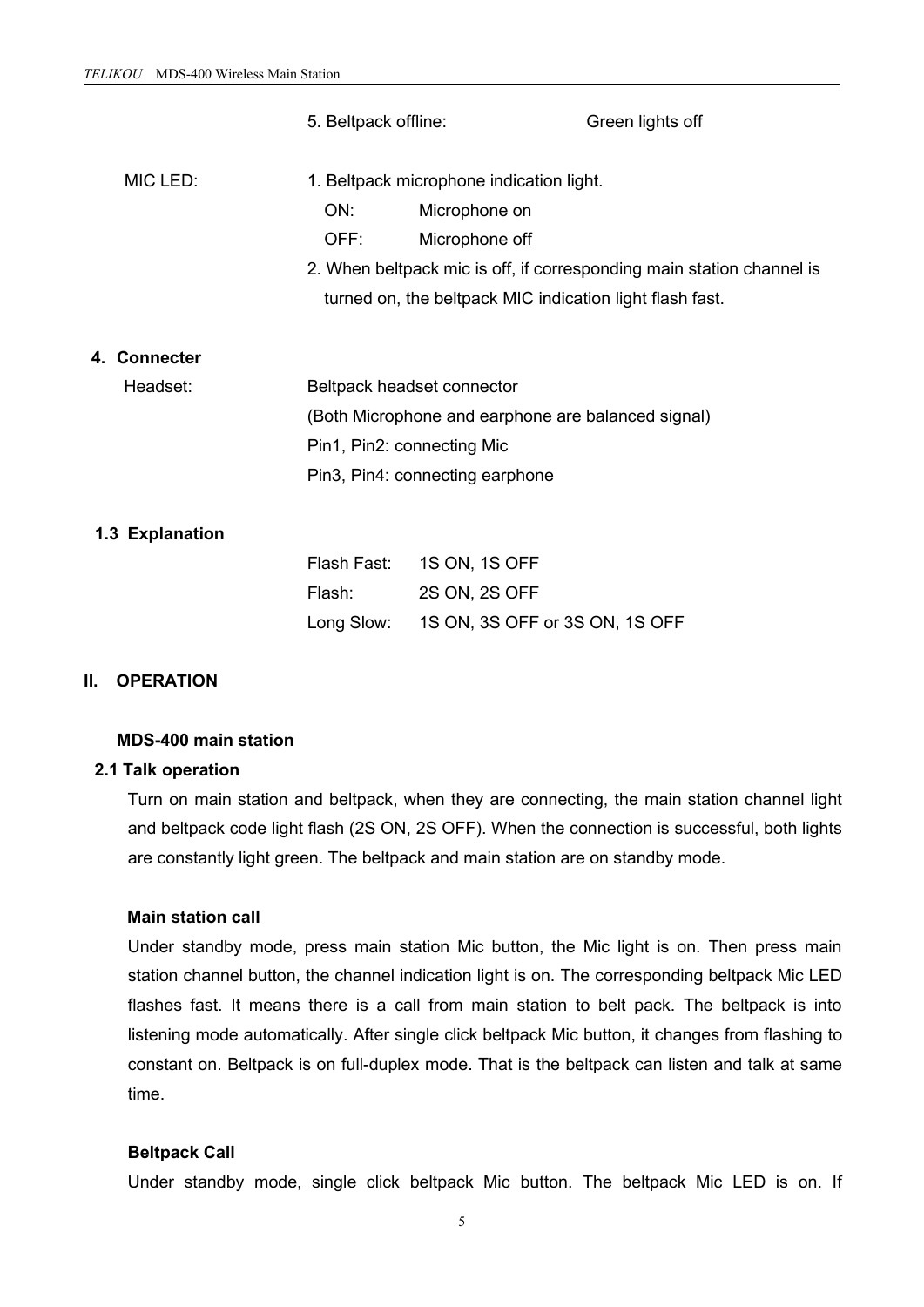corresponding main station channel is off, the channel indication light flash fast. It means the beltpack is calling. Press channel button, the flashing light becomes constant on. This channel is entered monitoring status. If the main station Mic button is pressed ( Mic LED on), the system becomes full duplex mode. The main station can talk point to point, or point to multipoint.

When beltpack call main station, if main station doesn't answer in one minute, the call will be finished.

In both situations, external audio signal which is sent to main station by any connector can be heard by both sides.

#### **2.2 VOX function**

Turn on VOX function, the VOX indication LED lights on as well. If audio signal which is collected by main station microphone is over than the preset value, the microphone input channel and indication light are turned on; If audio signal is not been detected or lower than preset value in ten seconds, the microphone input channel and indication light are turned off.

#### **2.3 Volume adjustment**

Turn up or down the audio level which heard by headset.

#### **2.4 Connector**

#### **2-wire intercom connector**

MDS-400 is default with 4-wire channel on. Press "Intercom" button, main station switch to 2 wire channel and cut off 4-wire connector. Meanwhile the 2-wire indication light is on. Main station can communicate full duplex with 2-wire equipment which connected by 2-wire connector at rear panel.

> 2-wire connector definition: loop through XLR-3M/F connector Pin 1: Common Pin 2: null Pin 3: Audio

Audio Level: 1Vpp

#### **4-wire intercom connector**

Press "intercom" button if 4-wire indication LED light is off. With 4-wire intercom channel, 2 wire channel is cut off. Main station can communicate with 4-wire equipment with full duplex by 4-wire connector at rear panel. Main station is default with 4-wire intercom connector.

4-wire XLR-4M intercom line connector pin setting: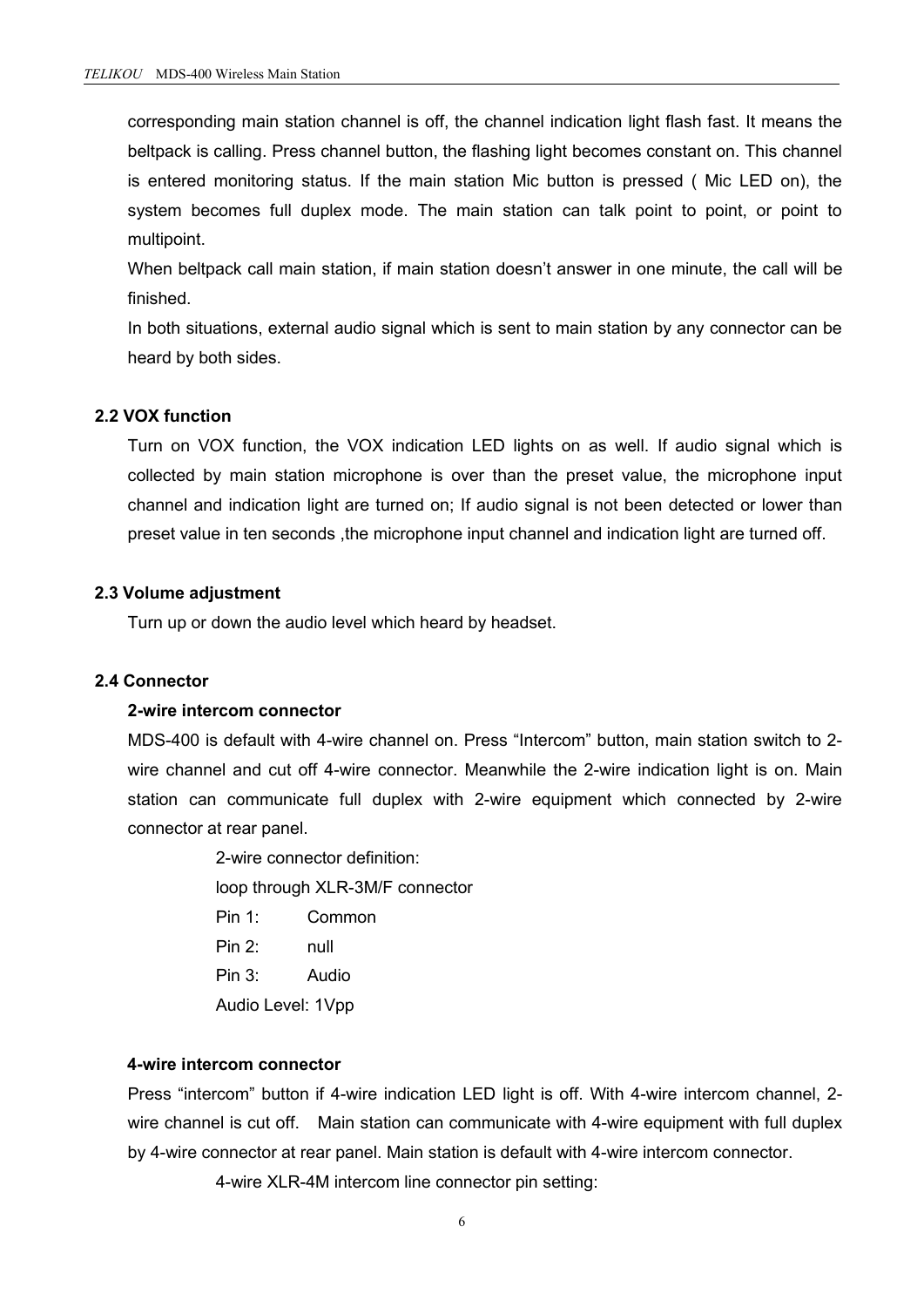Pin1: Audio Input -

Pin2: Audio Input +

Pin3: Audio Output -

Pin4: Audio Output +

Audio Level: 1Vpp

#### Notes: If this connector is XLR-4F.

Pin definition is as follow:

- Pin1: Audio Input
- Pin2: Input Ground
- Pin3: Audio Output
- Pin4: Output Ground
- Audio Level: 1Vpp

#### **Aux. Audio Input Connector**

Press "Aux. Audio In" button will turn on the "Aux. Audio In" channel and indication light. Press "Aux. Audio In" button again will turn off the channel and light. When "Aux. Audio In" is on, the main station can hear the audio signal inputted from this channel. The signal level is adjusted by the auxiliary audio potentiometer.

> XLR-3F connector. Balanced input. Pin 1: Common Pin 2: Audio + Pin 3: Audio – Audio level: 1Vpp

#### **Aux. Audio Output Connector**

Audio signal of main station outputs through AUX connector. Auxiliary output level adjustment can adjust the output level.

> XLR-3M, balanced output. Pin 1: Common Pin 2: Audio + Pin 3: Audio – Audio level: 1Vpp

#### **2.5 Mic Gain**

MIC gain adjustment can change headset microphone amplifying circuit gain to fit different microphones.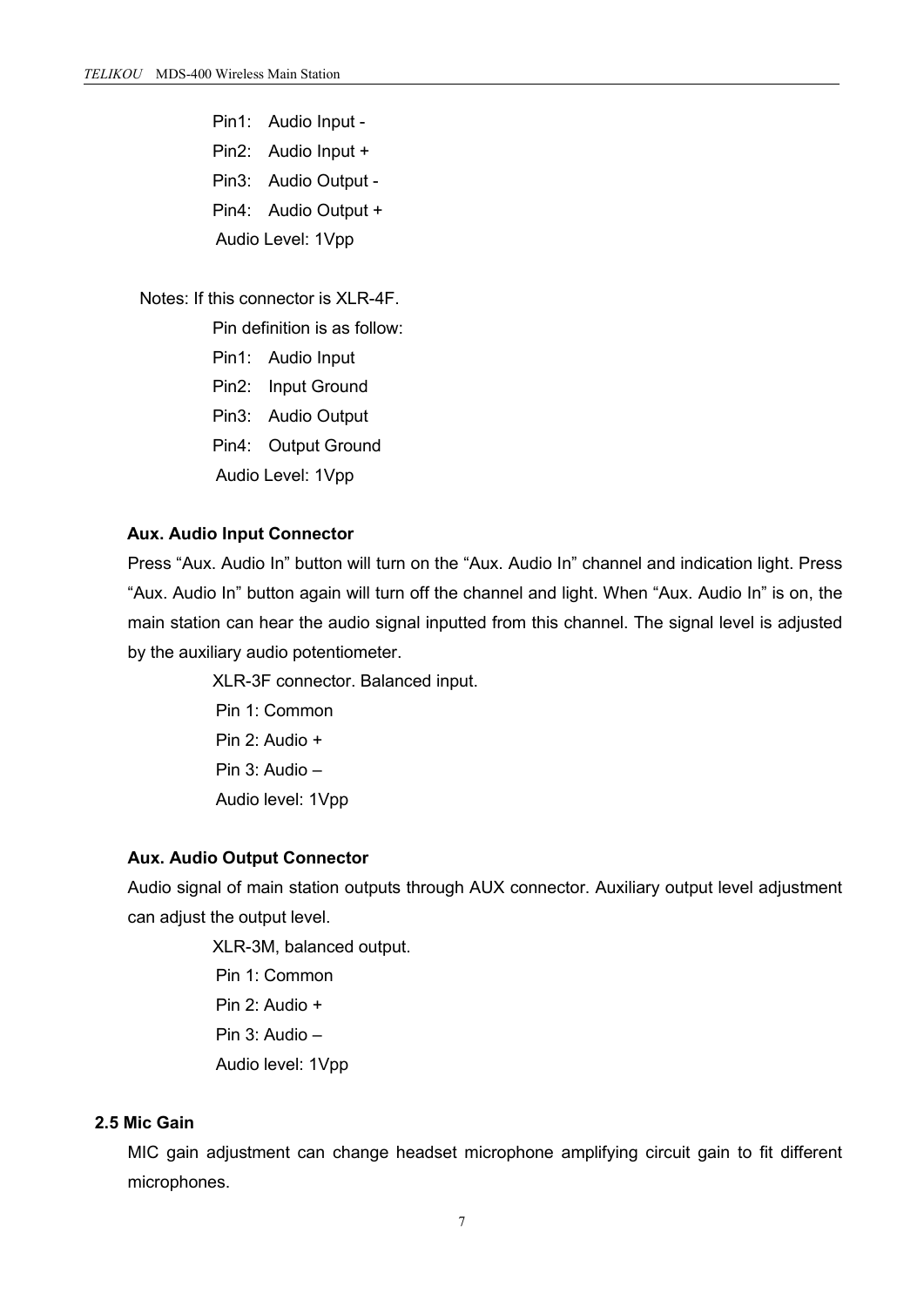#### **2.6 Code Clearing and Code Matching**

MDS-400 main station and BK-2400 beltpack have been matched at factory. But you may need to do the "Code Clearing and Code Matching" sometimes.

Hold "Aux. Input" button and turn on MDS-400 main station. Release "Aux. Input" button after "4-wire" indication light flash once. MDS-400 entered Code Clearing/Code Matching mode.

#### **Code Clearing Operation**

After enter Code Clearing/Code Matching mode, any channel (CH1, CH2, CH3, CH4) indication LED lights on means that channel has code matching information. Be sure to clear the code before do code matching. Press channel button to clear the code. If you want to clear all 4 channel code in one time, press "Intercom" button.

Code clearing only can be operated on MDS-400 main station.

We strongly recommend you turn on the belt pack before Code Clearing.

#### **1# and 2# beltpack match code**

After entered Code Clearing/Code Matching mode, press "Aux. Input" button, CH1 indication light flash slow (if 1#beltpack has done code matching, the CH2 indication light flash slow). Hold 1# beltpack volume down "V" button and turn on the beltpack. The beltpack working indication light flashes fast first, then become slow. Release the button, Code matching is in process. If code matching is succeed, the channel light of main station and working indication light of beltpack become flash constantly. (If failed, both LED are off).

To continue doing code matching for 2# beltpack, press "Aux. Input" again, CH2 light flash slow, the code matching process is same as 1#. If code matching succeed, the light of main station and 2# beltpack light flash constantly on.

**Note:** If code matching is not succeed for several times, please check all four antennas are installed well. Turn on the beltpack power and redo the code clearing operation on main station.

#### **3# and 4# beltpack match code**

After entering Code Clearing/Code Matching mode, press "VOX" button, CH3 indication light flash slow( if 3# beltpack has finished code matching, CH4 will flash slow). The code matching process is same as 1# and 2# beltpack. After 3# beltpack succeed in code matching, press "VOX" button to continue with 4# beltpack code matching.

After code matching successfully, the channel light and beltpack working light are both on. Turn off the main station and beltpack. Code matching has finished.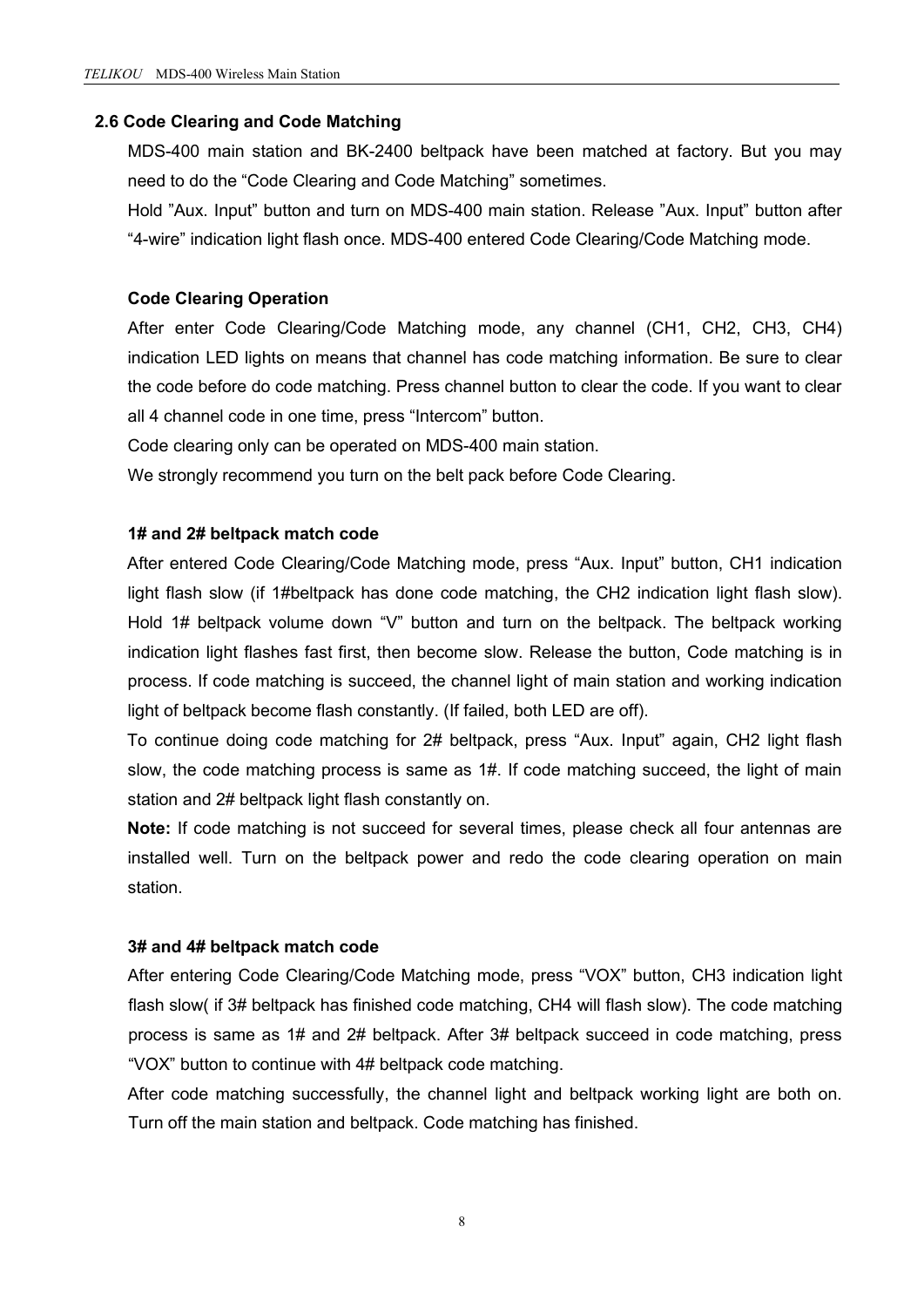# **BK-2400 BELTPACK**

#### **3.1 Low Battery and Code Indication Light**

Low battery and code indication light is bio-color LED light, low battery is red, code indication light is green.

# **Code Matching**

For details, please read item 2.6

# **Low Battery Indication**

BK-2400 uses 3xAA size normal or chargeable batteries. If battery voltage is lower than 3.45V, low battery indication lights red, remind change the battery in time.

# **MIC button and MIC LED**

Turn on microphone, the green indication light is on. Indicates beltpack and main station is on standby status.

Press beltpack "MIC" button will turn on the microphone channel and MIC LED, press again will turn off

When belt pack detected the corresponding channel on main station is turned on. MIC LED will flash fast, means the main station is calling.

# **3.3 Function setting**

Open beltpack battery cover and take out battery, there is a double-digit dipper. They are VOX and MIC gain setting switch.

# **VOX setting**

When it is set as ON, MIC button can be controlled by voice. If audio signal which is collected by main station microphone is over than the preset value, the microphone input channel is turned on; If audio signal is not been detected or lower than preset value in ten seconds ,the microphone input channel is turned off.

Set VOX dipper as OFF to disable the VOX function.

#### **Mic Select**

Set Dyn to "ON" position when use Dynamic microphone headset. Set Dyn to "OFF" position when use Electric microphone headset.